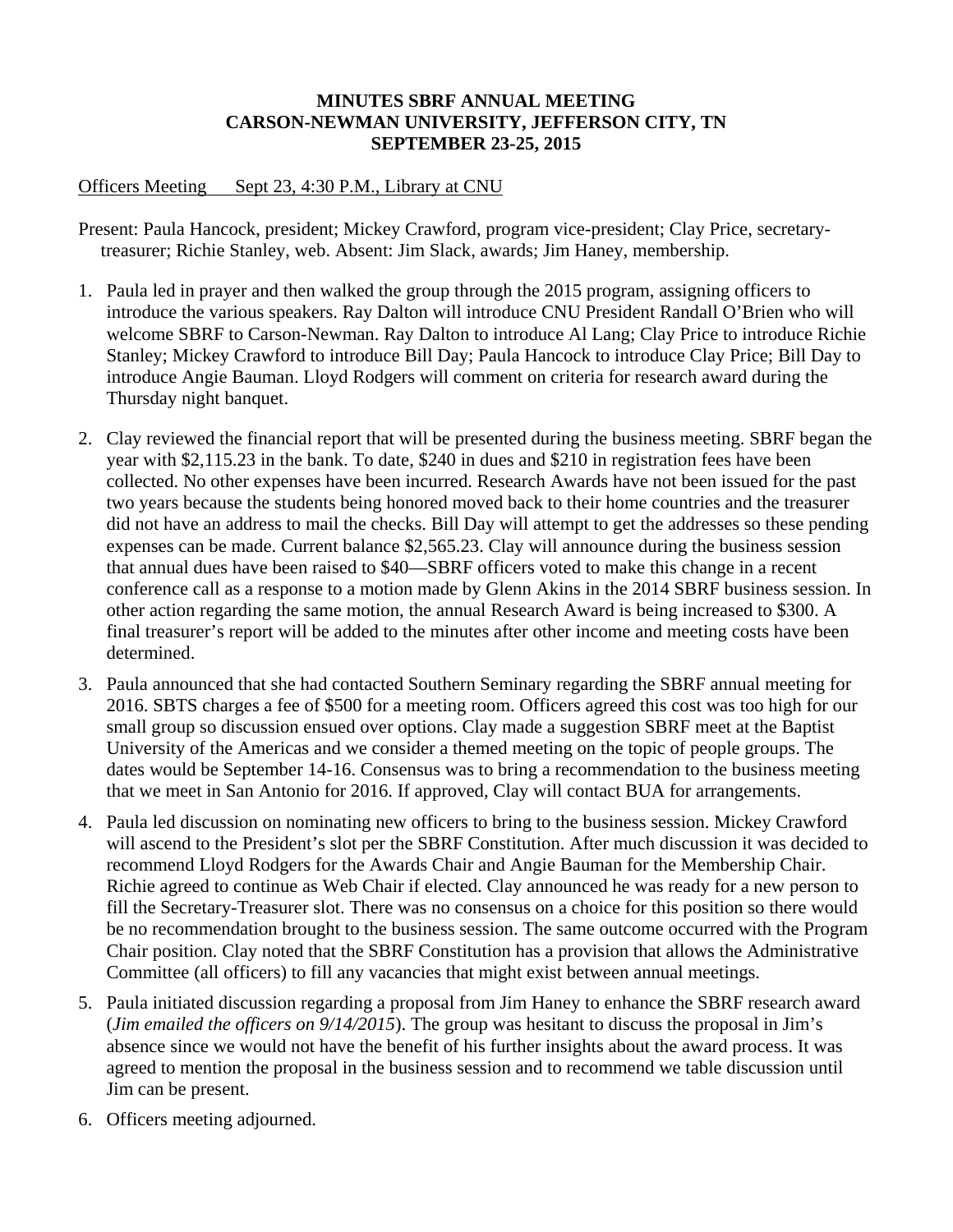### Annual SBRF Business Session Thursday 4:20 P.M.

- 1. SBRF called into business session by Paula Hancock. Thanks to Mickey Crawford for assembling the 2015 program. Thanks to Ray Dalton for hosting SBRF at Carson-Newman and arranging the hotel and Thursday evening meal.
- 2. Clay Price brought treasurer's report and reported on action taken by the Administrative Committee to the motions made by Glenn Akins in 2014 regarding dues and research award stipend. The Administrative Committee voted to raise annual dues to \$40 and to increase the research award stipend to \$300, both effective for the 2015 meeting.

Regarding the treasurer's report, SBRF began the year with \$2,115.23 in the bank. To date, \$240 in dues and \$210 in registration fees have been collected. Current balance in the bank is \$2,565.23.

Additional dues/registration fees will be collected during the session and a revised financial report will be attached to these minutes after final bills related to the meeting have been paid. Additional expenses will be the cost of the Thursday evening meal and the new \$300 stipend for the Researcher of the Year award. Report approved.

*Post-SBRF Addendum to Business Meeting—as of 10/7/2015 additional income was \$250.00 and expenses were \$536.93 (\$236.93 for banquet expenses at CNU and \$300 for the research award). Ending balance was \$2,278.30. Amended report attached to these minutes. At this time there are 10 paid members and 8 lifetime members. An additional \$400 is pending for the recipients of the research awards for 2013 and 2014—home addresses in foreign countries are needed in order to mail checks.*

- 3. Richie Stanley brought an update on the SBRF website. With help from Catherine Franck at IMB updates were made regarding a listing of current officers and minutes of business sessions from previous years. Richie noted SBRF is attempting to be more timely in posting minutes, listing of officers, listing of research award winners, and other matters. There was some discussion concerning SBRF efforts to develop a website in 2005 and the expenses incurred in the initial setup. The reason for the move to a website hosted by IMB was to save costs on both set up and maintenance.
- 4. Paula announced the results of contacting SBTS in Louisville for the 2016 meeting. Because SBTS will charge \$500 for a meeting room plus additional expenses, SBRF officers recommended meeting in San Antonio at the Baptist University of the Americas. Dates will be Sept 14-16, 2016. The officers further recommended a program theme centered on "people groups." Clay will work with BUA on arrangements. Approved.

Paula asked for ideas on 2017. Discussion ensued about the history of where and when SBRF has met. Baylor University in Waco has numerous faculty with research interests but the school is not easily accessible via air travel. The group acknowledged there are many schools that could serve as a host site. One idea was to hold SBRF in conjunction with another group, for example when the Baptist Data Consortium met in conjunction with State ACP Reps in Nashville. No decisions were made regarding a site for the 2017 meeting.

Other ideas about the SBRF annual meeting included: 1) try to find ways to partner with schools to get students to receive education credits for attending SBRF (like Catalyst events with Andy Stanley in Atlanta or DOM in Orlando sessions on Church Revitalization); 2) have some type of mentoring program where students could be tied to SBRF members to learn research processes with Skype or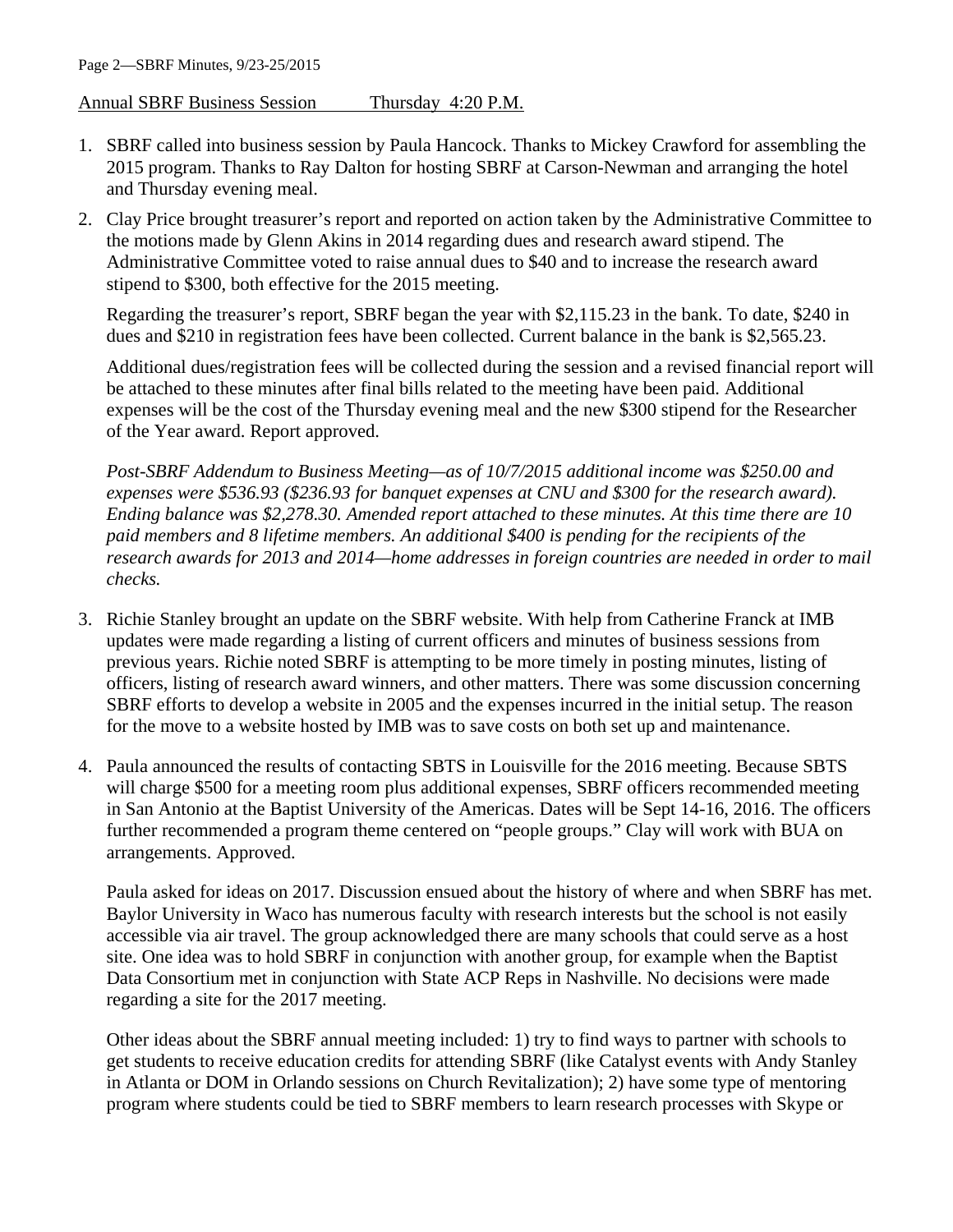other regular contact to assess their learning experience (Angie). Much of the discussion reinforced the very reasons SBRF exists as found in the purpose and objectives listed in the SBRF Constitution.

- 5. Paula announced that Jim Haney had brought a proposal related to changes in the research award process. Per discussion during the officers' meeting, officers recommended tabling discussion and action on Jim's proposal until Jim Haney can be present. Approved.
- 6. Paula announced slate of officers for 2015-2017. Mickey will ascend to President, Angie Bauman has agreed to be membership VP, Lloyd Rodgers, awards, and Richie Stanley, web. There was no recommendation for Program VP or secretary-treasurer. She invited discussion. Officers shared some of the issues and their frustrations in identifying good candidates. Consensus was to leave Program slot unfilled at present—Clay and Mickey will handle program for 2016 until the Program Chair slot can be filled. Clay announced the SBRF Constitution allows the SBRF Administrative Committee to fill vacant officer positions between business sessions of the SBRF. Clay also volunteered to continue serving as Secretary-Treasurer for the next few months on an interim basis until the position can be filled. New officers were approved with vacancies for the Program and Secretary-Treasurer positions.
- 7. New business. Richie noted we might want to explore the possibility of other themed meetings in the future.

There being no further business, the 2015 SBRF business session was adjourned.

Respectfully submitted, Clay Price, SBRF Secretary-Treasurer October 7, 2015

Attachments: List of 2015-2017 SBRF Officers, 2015 SBRF Meeting Agenda, SBRF Constitution, Treasurer's Report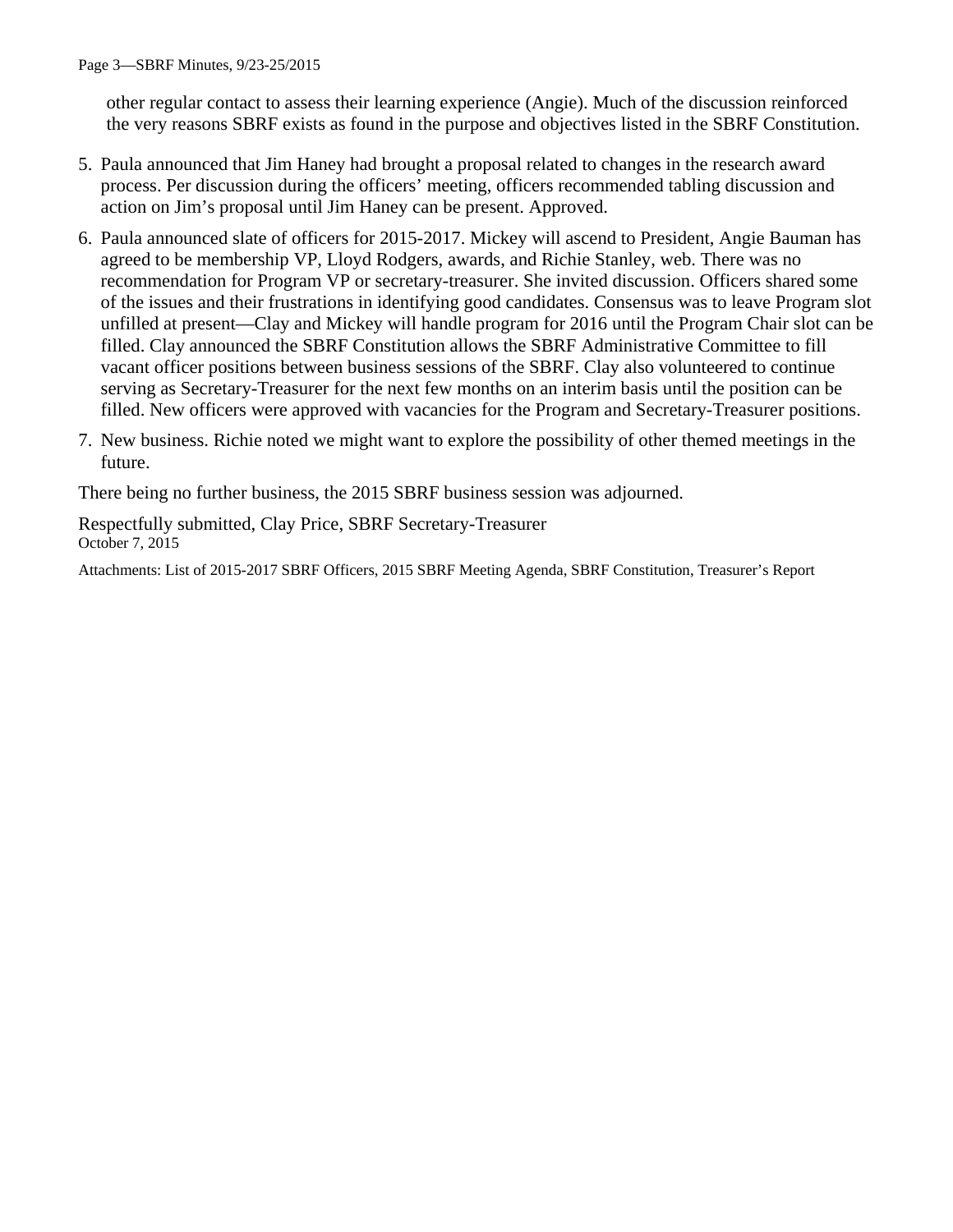# **Southern Baptist Research Fellowship Officers for 2015-2017 (9/24/2015)**

|                           | Mickey Crawford, Demographics & Statistics                      | President                         |  |  |  |  |
|---------------------------|-----------------------------------------------------------------|-----------------------------------|--|--|--|--|
|                           | State Board of Missions of the Alabama Baptist State Convention |                                   |  |  |  |  |
| PO Box 11870              |                                                                 |                                   |  |  |  |  |
| Montgomery AL 36111       |                                                                 |                                   |  |  |  |  |
| Phone:                    | $(334)$ 613-2281                                                |                                   |  |  |  |  |
| E-mail:                   | mcrawford@alsbom.org                                            |                                   |  |  |  |  |
| <b>Currently Unfilled</b> |                                                                 | Program Vice-President            |  |  |  |  |
|                           | Angie Bauman, Associate Professor of Christian Education        | Membership Vice-President         |  |  |  |  |
|                           | New Orleans Baptist Theological Seminary                        |                                   |  |  |  |  |
| Atlanta GA Campus         |                                                                 |                                   |  |  |  |  |
| Phone:                    | $(770)$ 321-1606 x5                                             |                                   |  |  |  |  |
| E-mail:                   | abauman@nobts.edu                                               |                                   |  |  |  |  |
|                           | Clay Price, Information Analyst, Decision Support               | Interim Secretary-Treasurer       |  |  |  |  |
|                           | <b>Baptist General Convention of Texas</b>                      |                                   |  |  |  |  |
|                           | 7557 Rambler Road Suite 1200                                    |                                   |  |  |  |  |
| Dallas TX 75231-2388      |                                                                 |                                   |  |  |  |  |
| Phone:                    | $(214)$ 395-7080 (cell)                                         |                                   |  |  |  |  |
| E-mail:                   | clay.price@texasbaptists.org                                    |                                   |  |  |  |  |
| Lloyd Rodgers             |                                                                 | <b>Awards Chairperson</b>         |  |  |  |  |
|                           | <b>International Mission Board</b>                              |                                   |  |  |  |  |
| PO Box 6767               |                                                                 |                                   |  |  |  |  |
| Richmond, VA 23230-0767   |                                                                 |                                   |  |  |  |  |
| Phone:                    | $(804)$ 263-4221 (cell)                                         |                                   |  |  |  |  |
| E-mail:                   | Irodgers@imb.org                                                |                                   |  |  |  |  |
|                           | Richie Stanley, Center for Missional Research                   | Newsletter Editor/Web Coordinator |  |  |  |  |
|                           | North American Mission Board                                    |                                   |  |  |  |  |
| 12989 S 184th Ave         |                                                                 |                                   |  |  |  |  |
| Goodyear, AZ 85338        |                                                                 |                                   |  |  |  |  |
| Phone:                    | $(770)$ 401-4572                                                |                                   |  |  |  |  |
| E-mail:                   | rstanley@namb.net                                               |                                   |  |  |  |  |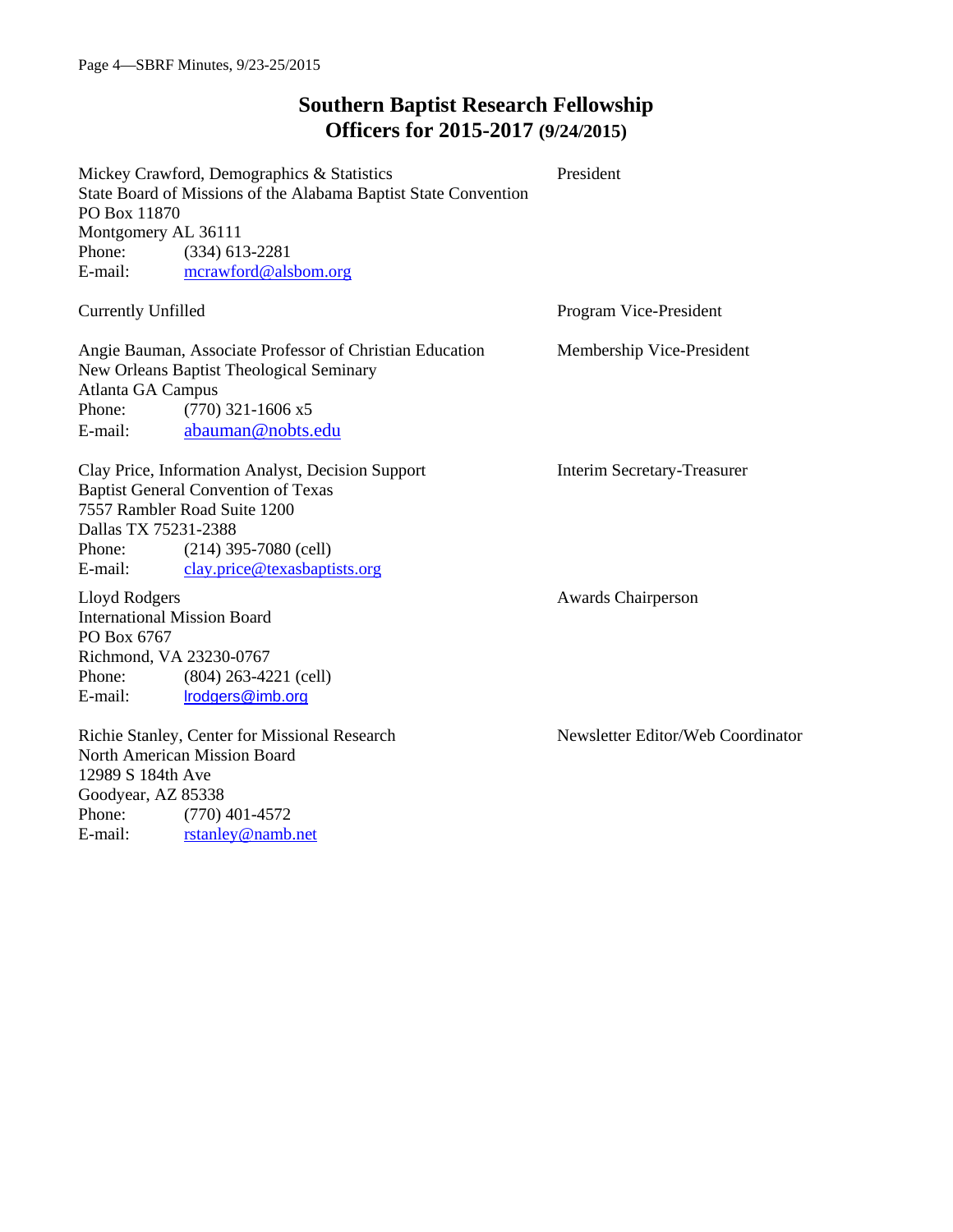### **Southern Baptist Research Fellowship Program September 23-25, 2015, Carson-Newman University, Jefferson City TN**

### **Wednesday, September 23, 2015**

4:00 PM....... Officers Meeting – CNU Library, Second Floor

6:00 PM….. Dinner (open to early arrivals)

#### **Thursday, September 24, 2015**

8:30 AM........ SBRF Registration Begins—CNU Library, Second Floor

9:00 AM........ Welcome, Announcements, and Introductions—Paula Hancock

10:00 AM....…**Presentation #1** – Al Lang – Tour of the Special Collections Library at CNU

10:45 AM........ Discussion of Presentation

- 11:00 AM........Break
- 11:30 AM........ **Presentation #2 –** Richie Stanley Pastoral Protection, Phase Two

12:15 PM......... Discussion of Presentation

12:30 PM......... Lunch

2:00 PM........ **Presentation #3** – Bill Day – Katrina, Ten Years Later

2:45 PM......... Discussion of Presentation

3:00 PM.…… **Presentation #4** – Clay Price – BGCT, Profile of A State Convention

3:45 PM........ Discussion of Presentation

4:00 PM……. Break

- 4:30 PM........ Business Meeting of SBRF Paula Hancock
- 6:00 PM……. Banquet Meal on Campus

#### **Friday, September 25, 2015**

 9:00 AM.........**Presentation #5 –** Angie Bauman – Evaluation of Spiritual Growth Through Seminary Course Engagement and Church Leadership Training

9:45 AM.........Discussion of Presentation

10:00 AM.........Break

10:30 AM.........**Presentation #6 –** Richie Stanley – 2015 Faith Communities Today Survey (FACT)

11:15 AM........ Discussion of Presentation

11:30 AM.........SBRF Open Forum Session and Discussion of New Research

12:30 PM.........Close of SBRF Annual Meeting

Presenters

Angie Bauman – Associate Professor of Christian Education, New Orleans Baptist Theological Seminary

Bill Day – Associate Director of the Leavell Center for Evangelism and Church Health,

New Orleans Baptist Theological Seminary

Al Lang – Special Collections Librarian & Archivist, Carson-Newman University

Clay Price – Information Analyst, Decision Support, Baptist General Convention of Texas

Richie Stanley – Team Leader, Center for Missional Research, North American Mission Board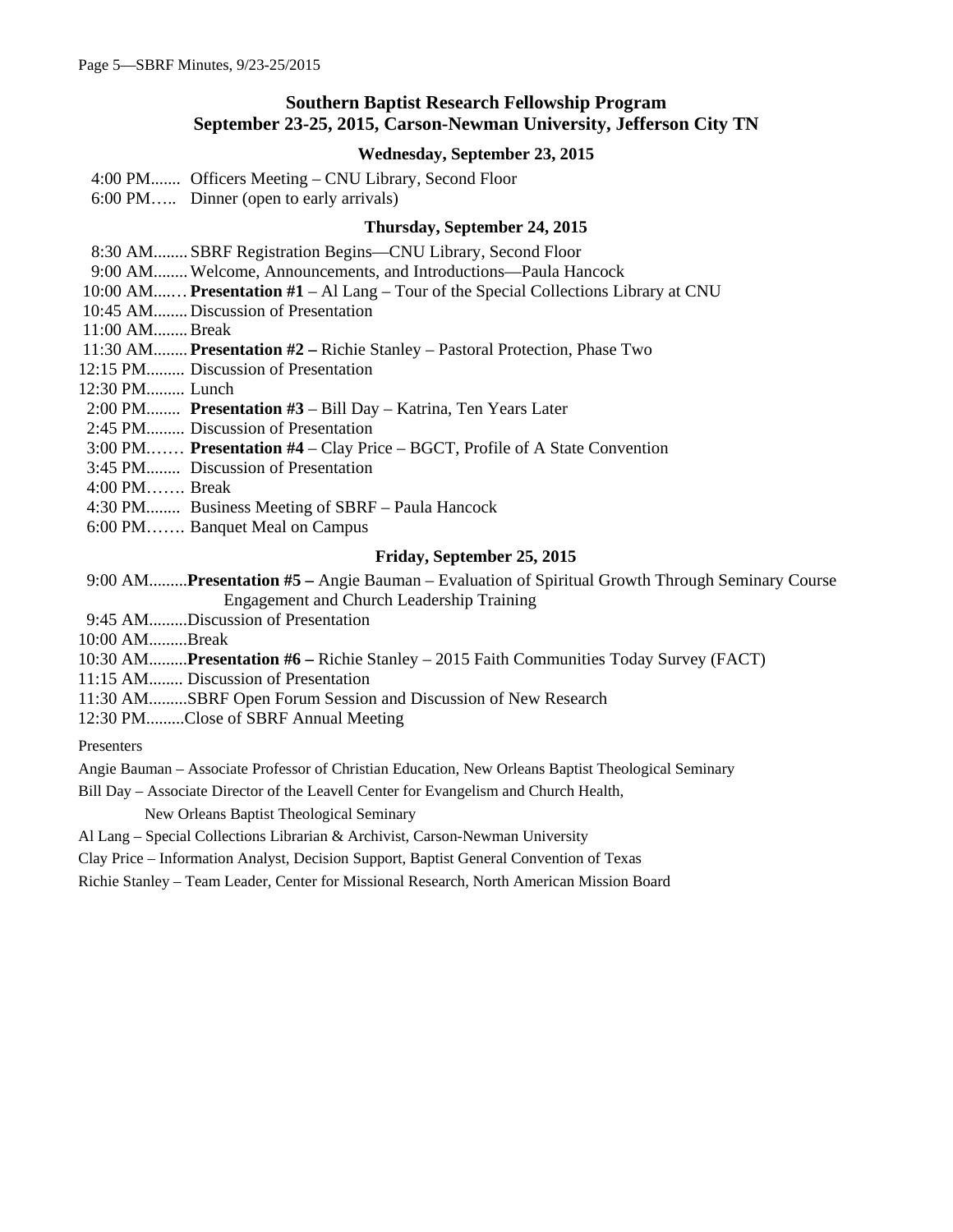### **CONSTITUTION OF THE SOUTHERN BAPTIST RESEARCH FELLOWSHIP**

### ARTICLE I - NAME

The name of the organization shall be The Southern Baptist Research Fellowship.

### ARTICLE II - PURPOSES AND OBJECTIVES

The purpose of this organization is to provide an informal forum for Southern Baptists with professional interests in and/or assignments for religious research.

The objectives of this Fellowship are:

- 1. To contribute to the development of a more comprehensive understanding of the scientific study of religion, church and denomination;
- 2. To stimulate the development of basic research skills through the sharing of research efforts and data bases;
- 3. To further the understanding of the role of research skills through the sharing of research efforts and data bases;
- 4. To promote maximum use and the practical application of religious research in the work of the conventions and their agencies, associations, and local churches, particularly in development and evaluation of programs;
- 5. To provide a supporting fellowship for members and to give recognition for outstanding professional achievement.

#### ARTICLE III - MEMBERSHIP

#### Section 1. Members

The members of the Fellowship shall be, upon receipt of annual dues,

- 1. Interested employees of any Southern Baptist church, association, state convention agency, or convention agency engaged in the work of religious research or statistics;
- 2. Interested employees of any Southern Baptist church, association, state convention agency, or convention wide agency whose work includes the use of religious research or statistics; or
- 3. Other interested Southern Baptists whose work relates to the execution or use of religious research or statistics.

#### Section 2. Charter Members

A charter member of the Fellowship is any person enrolled as a member before the end of June, 1979.

### ARTICLE IV - OFFICERS

#### Section 1. Officers

The officers of the Fellowship shall be the president, the program vice-president, the membership vice-president, the newsletter editor/web coordinator, the secretary-treasurer, and the awards chairperson. The term for all offices shall be two years.

### Section 2. Election

The officers shall be elected at an annual meeting of the Fellowship. In case of a vacancy between the annual meetings, the Administrative Committee shall appoint a person to fulfill the unexpired term.

### ARTICLE V - DUTIES OF THE OFFICERS

The duties of the offices shall be as follows:

- 1. President: The president will preside at all regular and called meetings, serve as chairperson of the Administrative Committee, serve as an ex officio member of all committees, and perform other duties required of the office.
- 2. Program Vice-President: The program vice-president shall preside at the meetings of the Fellowship as requested by the president and shall serve as chairperson of the program committee. The program vice-president will automatically succeed the president.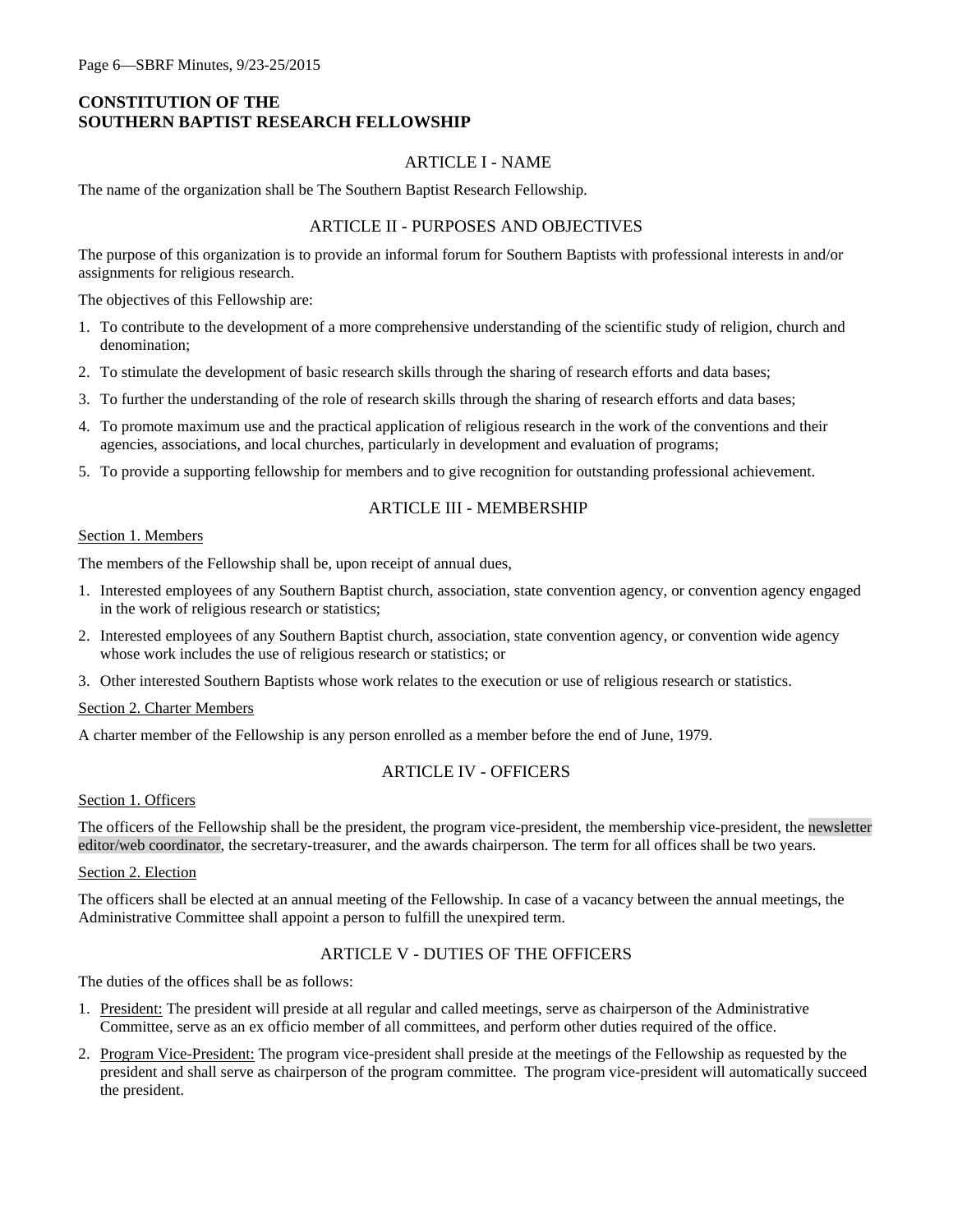Page 7—SBRF Minutes, 9/23-25/2015

- 3. Membership Vice-President: The membership vice-president will serve as chairperson of the membership enlistment committee.
- 4. Newsletter Editor/Web Coordinator: The Research News Bulletin editor will be responsible for editing and distributing a research news bulletin. As Web Coordinator, coordinate SBRF web presence on the Web including hosting, design, content, and technical issues; serve as chairperson of the web committee.
- 5. Secretary-Treasurer: The secretary-treasurer shall keep all records and care for all fund of the Fellowship. An annual audit report shall be made to the Fellowship.
- 6. Awards Chairperson: The awards chairperson shall serve as chairperson of the awards committee.

### ARTICLE VI - COMMITTEES

#### Section 1. Standing Committees

The standing committees of the Fellowship shall be as follows:

- 1. Administrative Committee: The Administrative Committee shall be composed of all of the officers of the Fellowship. It shall act for the Fellowship between sessions.
- 2. Program Committee: The Program Committee shall be composed of a chairperson and two members named by the Administrative Committee. It shall develop and publicize agendas for annual and special meetings of the Fellowship.
- 3. Membership Committee: The Membership Committee shall be composed of a chairperson and two members named by the Administrative Committee. It shall actively recruit members for the Fellowship in keeping with the constitutional provisions.
- 4. Awards Committee: The Awards Committee shall be composed of a chairperson and two members named by the Administrative Committee. It shall supervise an awards program in recognition of outstanding professional achievements of the members.
- 5. Web Committee: The Web Committee shall be composed of a chairperson and two members named by the Administrative Committee. The Web Committee shall coordinate all aspects of SBRF presence on the Web.

#### Section 2. Ad Hoc Committees

Ad Hoc Committees may be appointed by the president on approval of the Administrative Committee and/or the Fellowship.

### ARTICLE VII - MEETINGS

- 1. Annual meeting: The Fellowship will hold an annual meeting at a place and time to be recommended by the Administrative Committee. The meeting sites should be reasonably accessible and economical. The time and place may be changed by the Administrative Committee, provided all members are notified at least thirty (30) days in advance.
- 2. Budget for annual meeting: The Administrative Committee shall budget an amount of money for the annual meeting in time for the program Committee to take it in consideration in its planning.
- 3. Special meetings: The Fellowship may vote any special meeting of the group, or the Administrative Committee may call special meetings, provided all members are notified in advance.

#### ARTICLE VIII - FINANCES

- 1. An annual budget shall be prepared by the Administrative Committee.
- 2. An annual audit of the secretary-treasurer's report shall be prepared by an Audit Committee to be appointed by the president and approved by the Administrative Committee.
- 3. Membership dues shall be determined by the fellowship, with annual review by the Administrative Committee.

#### ARTICLE IX - CONSTITUTION AND BY-LAW CHANGES

The Constitution may be amended at annual meetings of the Fellowship, provided at least two-thirds of all members present approve the changes. By-laws may be added or amended by a simple majority of all members present at the meeting.

As amended 6/9/1990; 9/19/2003; area in gray adopted 9/18/2009